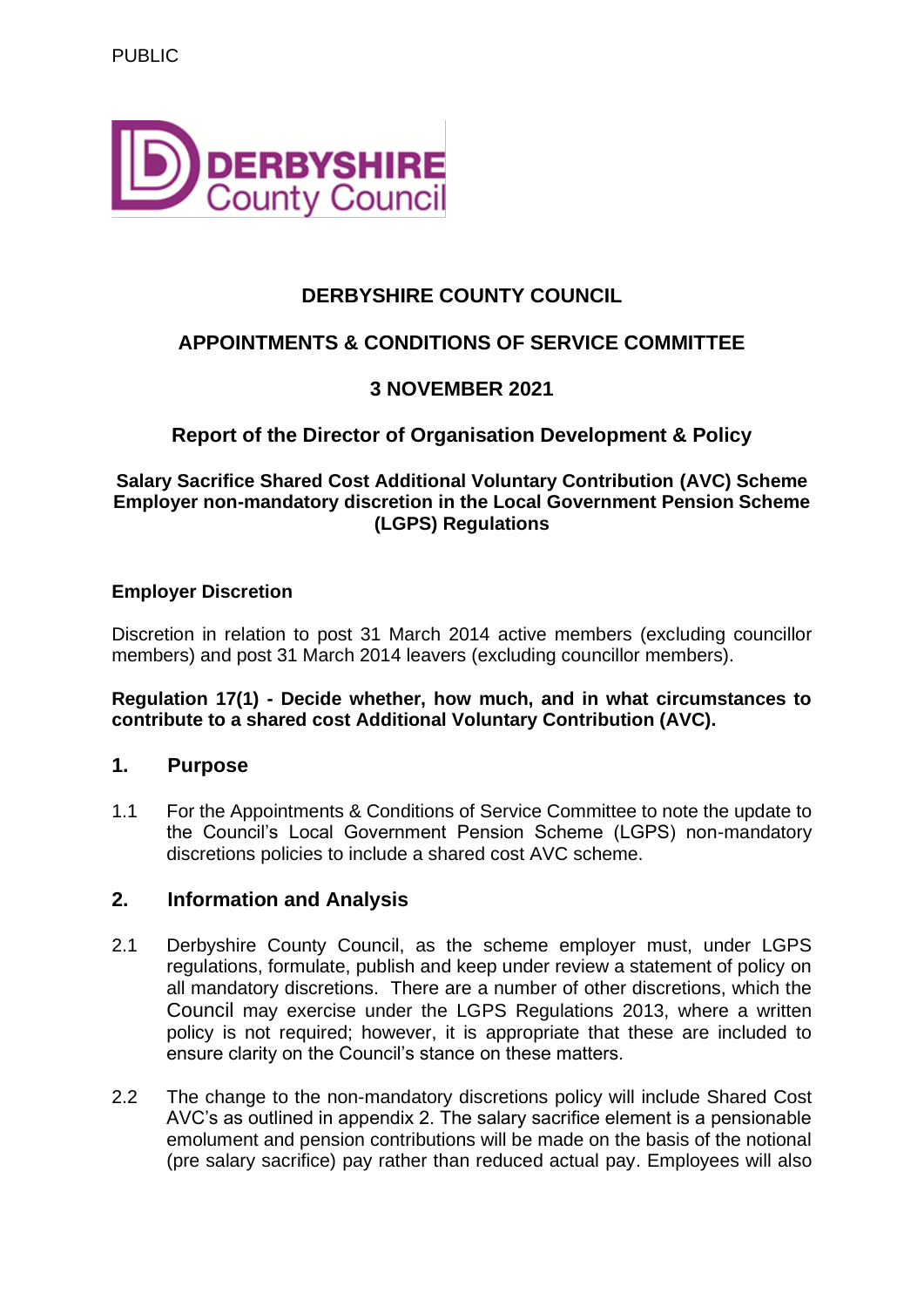receive additional benefit of reduced tax and national insurance contributions that is based on their actual pay (the reduced gross salary amount).

2.3 The Council's non-mandatory discretions policy statement is published on the Derbyshire County Council website. As the Council has agreed to implement a shared cost AVC scheme through a salary sacrifice arrangement, the discretions policy has been updated to include this (see Appendix 2).

## **3. Alternative Options Considered**

3.1 Not including a salary sacrifice SCAVC scheme as a non-mandatory discretion would impact on scheme uptake and reduce the financial benefits to employees and the Council.

#### **4. Implications**

4.1 Appendix 1 sets out the relevant implications considered in the preparation of the report.

#### **5. Consultation**

5.1 The trade unions have been consulted on the proposal to implement a SCAVC scheme through the Reward & Resourcing workstream and will be engaged in the implementation of the scheme to support promotion to their members.

#### **6. Background Papers**

6.1 None

#### **7. Appendices**

- 7.1 Appendix 1 Implications.
- 7.2 Appendix 2 Non Mandatory Discretions Policy

## **8. Recommendation(s)**

8.1 That the Appointments & Conditions of Service Committee, in its role as the employing authority, notes the update to the Council's non-mandatory discretions policy to include a salary sacrifice shared cost AVC pension arrangement for members of the LGPS.

#### **9. Reasons for Recommendation(s)**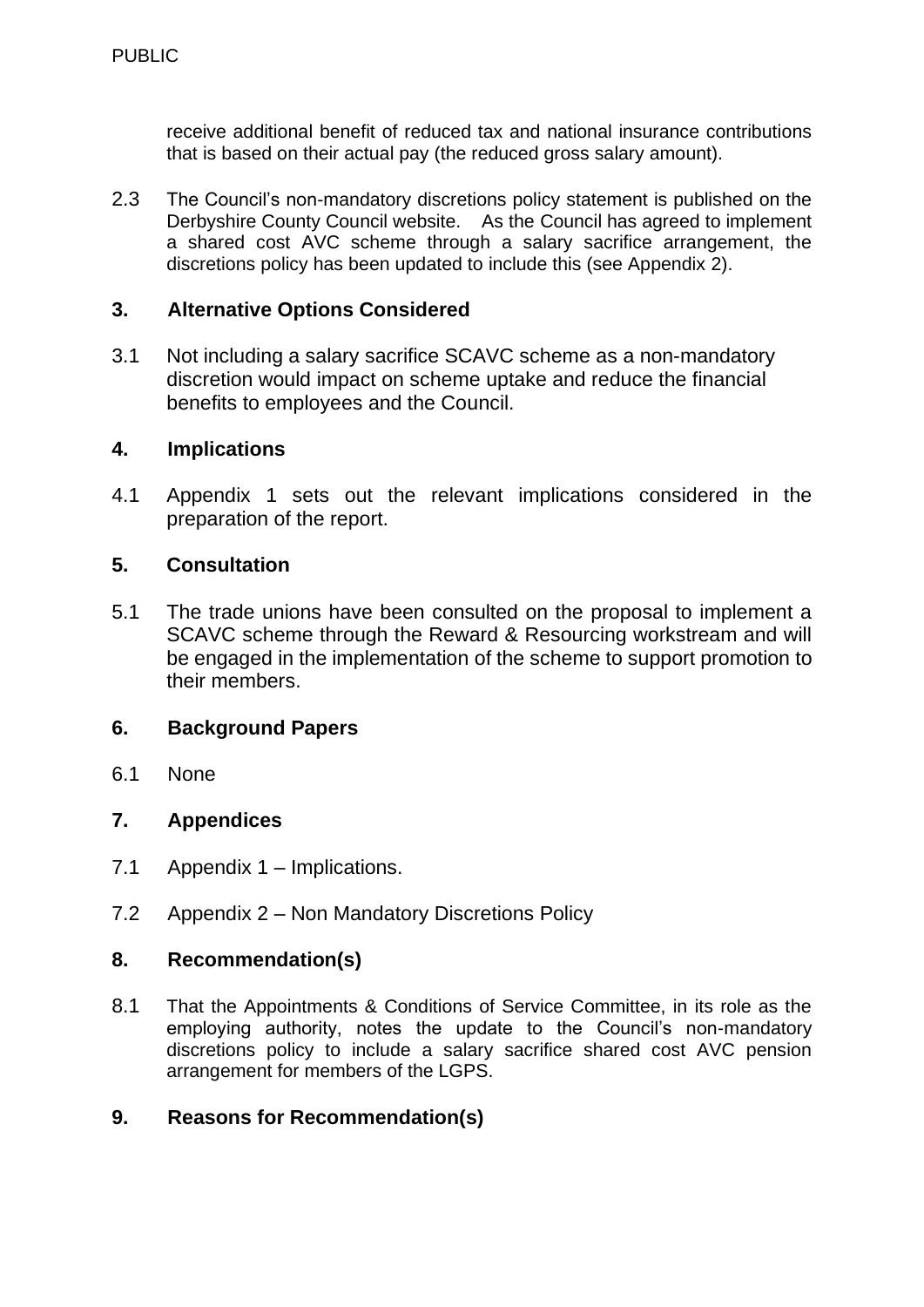9.1 Section 17.1 of the LGPS Regulations 2013 allow active members to enter into arrangements to pay additional voluntary contributions (AVCs) or to contribute to shared cost additional voluntary contribution arrangements (SCAVCs) in respect of an employment.

| <b>Report Author:</b> | <b>Contact details:</b>        |
|-----------------------|--------------------------------|
| Emma Crapper          | emma.crapper@derbyshire.gov.uk |

## **Appendix 1**

## **Implications**

#### **Financial**

- 1.1 The Council has agreed to include a salary sacrifice SCAVC scheme in its employer non-mandatory discretion policy to incentivise the SCAVC scheme. There will be no additional cost to the Council's pay bill to include SCAVC in the non-mandatory discretions policy. Greater uptake of the scheme will reduce the employers national insurance contributions and apprenticeship levy.
- 1.2 Employers National Insurance contributions rate is 13.8%, with apprenticeship levy set at 0.5%. Under the incentivised SCAVC, projected number of current AVC member transferring into the new (284) SCAVC would generate approximately £161K reduced costs to the Council pay bill.

#### **Legal**

2.1 A salary sacrifice scheme involves an employee giving up part of his or her entitlement to salary, which is subject to income tax and National Insurance contributions, in exchanged for a new or non-cash benefit. The new or noncash benefit benefits from a full or partial exemption from tax and/or National Insurance contributions.

As this a non-mandatory discretion it does not require a contract variation.

#### **Human Resources**

3.1 The introduction of a SCAVC scheme will be an additional employee benefit further enhancing the total reward package to employees and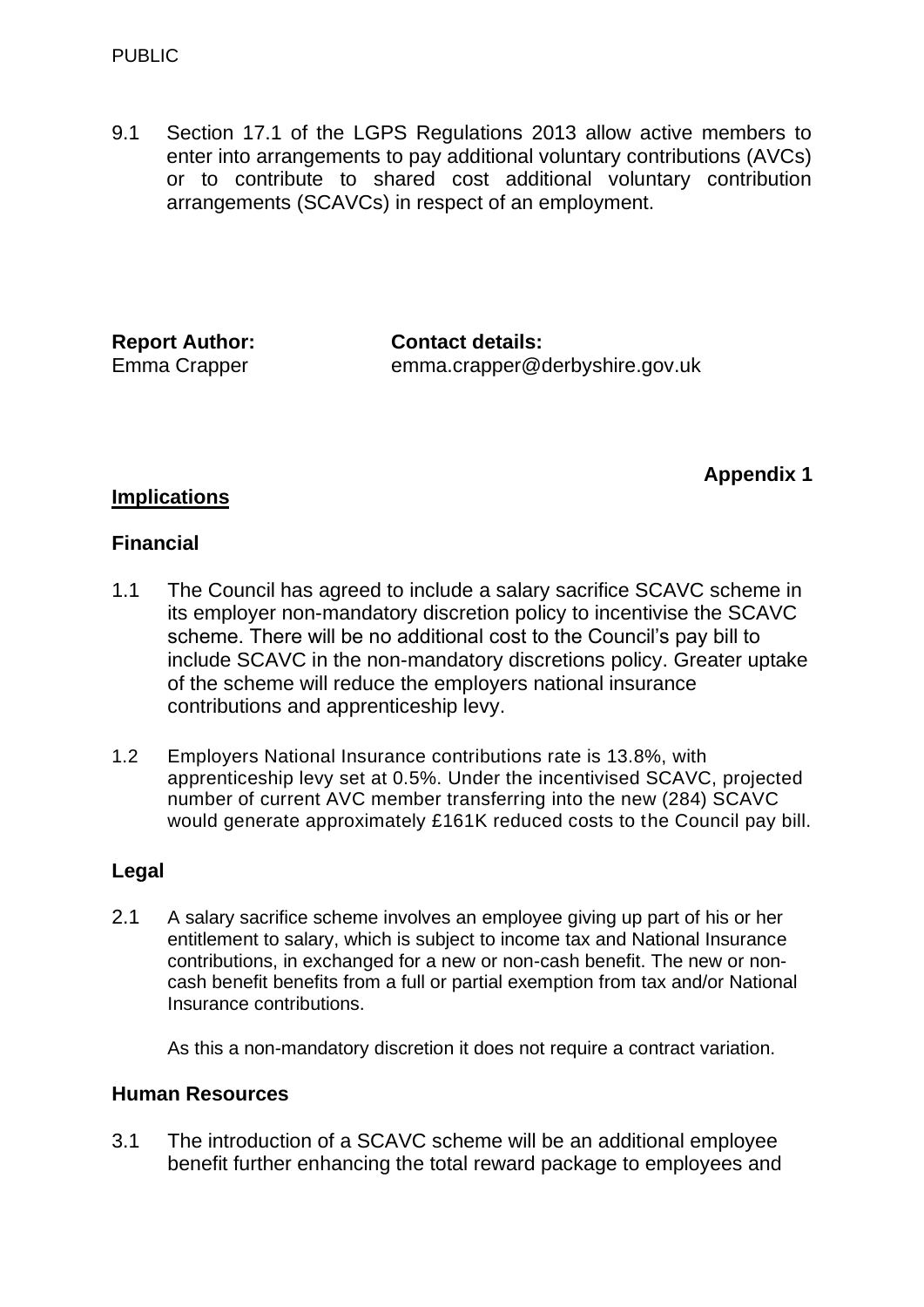prospective employees. Inclusion of a SCAVC scheme in the nonmandatory discretions policy will enhance the attractiveness of the scheme as employees will receive the benefit of reduced tax and national insurance contribution on the sacrificed salary amount, without impacting their normal local government pensionable pay.

3.2 There is no requirement to have a written policy in respect of non-mandatory discretions, however, it is recommended for Scheme employers to have a written policy in order that both members and the Pension Fund administering authority can be clear on the Scheme employer's policy on these matters

# **Information Technology**

4.1 None

## **Equalities Impact**

5.1 The salary sacrifice SCAVC scheme will be open to all employees who are members of the LGPS.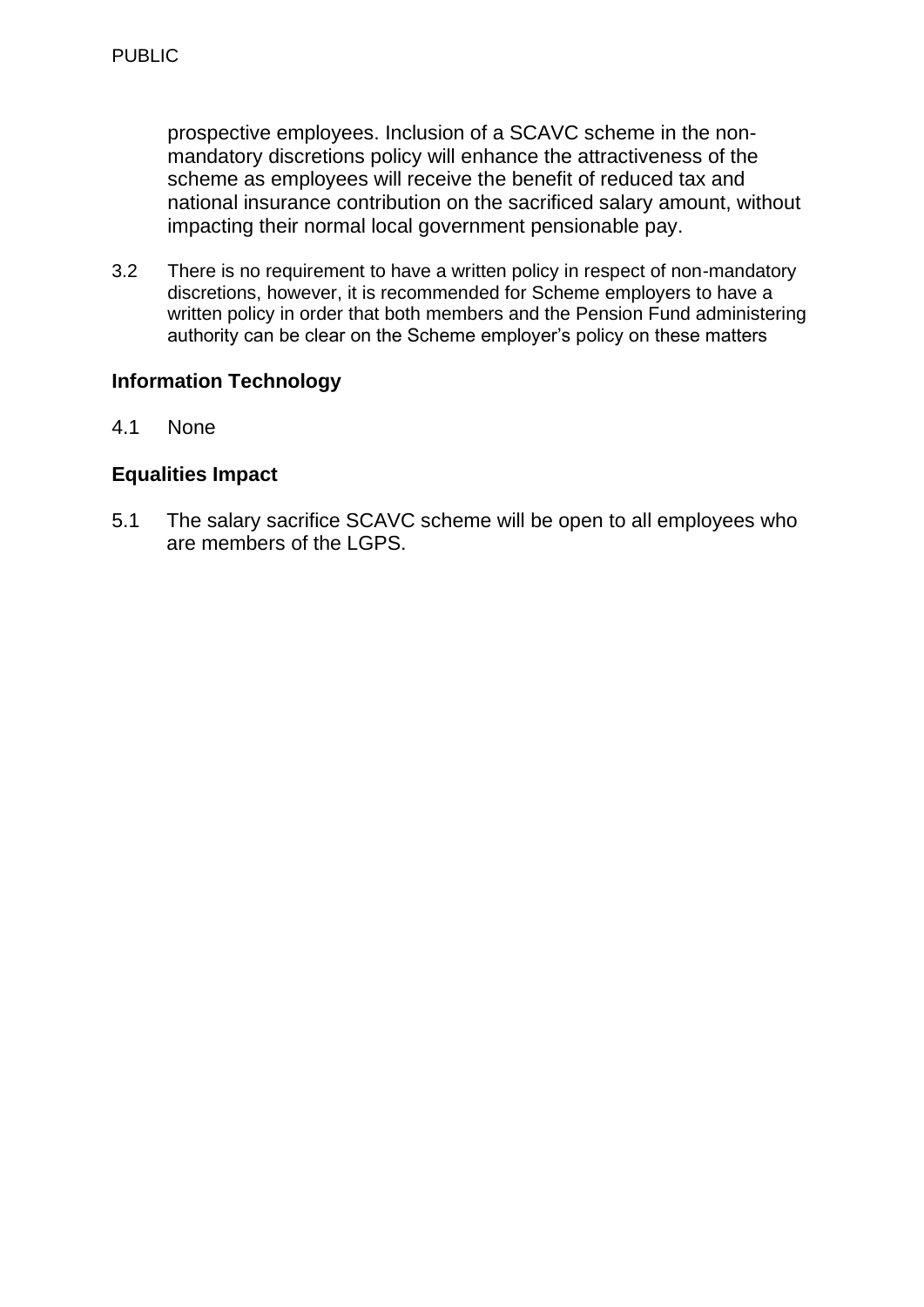# **Appendix 2**

# **Derbyshire County Council non-mandatory LGPS employer discretions**

Scheme employers may also determine other LGPS discretionary controls.

At the committee meeting on 21 January 2015, Pensions and Investment Committee approved the following non-mandatory employer discretion, applicable from 1 April 2014.

#### **1. Employee's LGPS contribution rate: Regulation 9 (1) & (3)**

Where an active member changes employment or there is a material change which affects the member's pensionable pay during the course of a financial year, the scheme employer may determine that a contribution rate from a different band (as set out in Regulation 9 (2) and subsequent adjustments) should be applied.

Derbyshire County Council has decided that it will review the employee's contribution band from the date a permanent change to pay is applied and notify the employee in the revised contract that a review will be or has been undertaken.

Otherwise the band will be reviewed on 1 April each year in accordance with scheme regulations.

What to do if you are not happy with a decision about the assessment of your pension scheme contribution banding.

#### *If you do not believe that the assessment of your pension scheme contribution banding has been correctly determined in line with the Council's policy above, you should contact the Council in the first instance.*

*However*, if you have sought further information or clarification from the Council but you are not satisfied with a decision affecting you made in relation to the Local Government Pension Scheme, you have the right to ask for that decision to be looked at again under a formal complaint procedure.

The formal complaint procedure has two stages. Many complaints are resolved at the first stage. Any complaint you make will be considered thoroughly and fairly by an adjudicator.

You can ask someone to take your complaint forward on your behalf. This could be, for instance, a trade union official, welfare officer, your spouse, your partner, or a friend.

No charge is made at any stage for investigating a complaint. But you will have to meet the cost of your own (and/or your representative's) time, stationery and postage.

**First stage**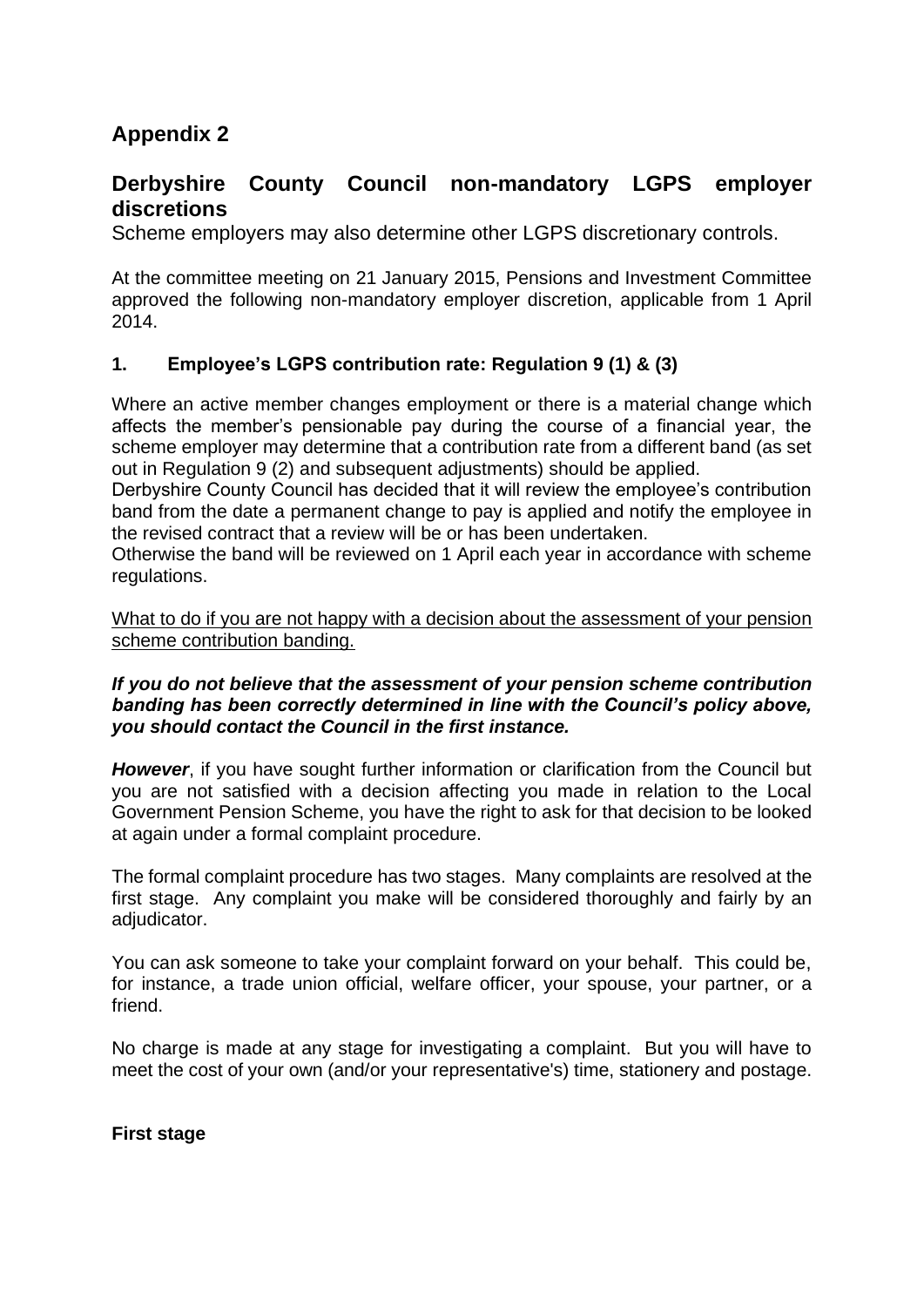If you need to make a formal complaint, you should make it:

- in writing to the Assistant Director of Legal Services, County Hall, Matlock, Derbyshire, DE4 3AH, and
- normally within 6 months of the day when you were told of the decision you want to complain about.

Your complaint will be considered carefully by the adjudicator who is required to give you a decision in writing within 2 months or tell you when you can expect to receive a decision.

If the adjudicator finds in your favour, the body that made the original decision about which you made the complaint will be required to reconsider their decision.

## **Second Stage**

You can ask the pension scheme administering authority to take a fresh look at your complaint in any of the following circumstances:

- you are not satisfied with the adjudicator's first-stage decision,
- you have not received a decision or an interim letter from the adjudicator, and it is 2 months since you lodged your complaint,

This review would be undertaken by a person not involved in the first stage decision.

You will need to send your complaint in writing to the pension scheme administering authority.

- within 6 months of the date of the adjudicator's decision, or
- within 9 months from the date you submitted your complaint if the adjudicator has not given you a decision within 3 months of the date you originally submitted your complaint, or
- if the adjudicator gives you an interim decision but not a final decision, within 7 months of the date the adjudicator had promised to give you a final decision.

The administering authority will consider your complaint and give you their decision in writing.

If you are still unhappy following the administering authority's second stage decision, you can take your case to the Pensions Ombudsman provided you do so within 3 years from the date of the original decision (or lack of a decision) about which you had complained.

Including a salary sacrifice shared cost AVC scheme within the LGPS non-mandatory discretions policy was agreed by the Cabinet Member for Council Services on 8 October 2020 and formally noted by the Appointments & Conditions of Service Committee on 3 November 2021.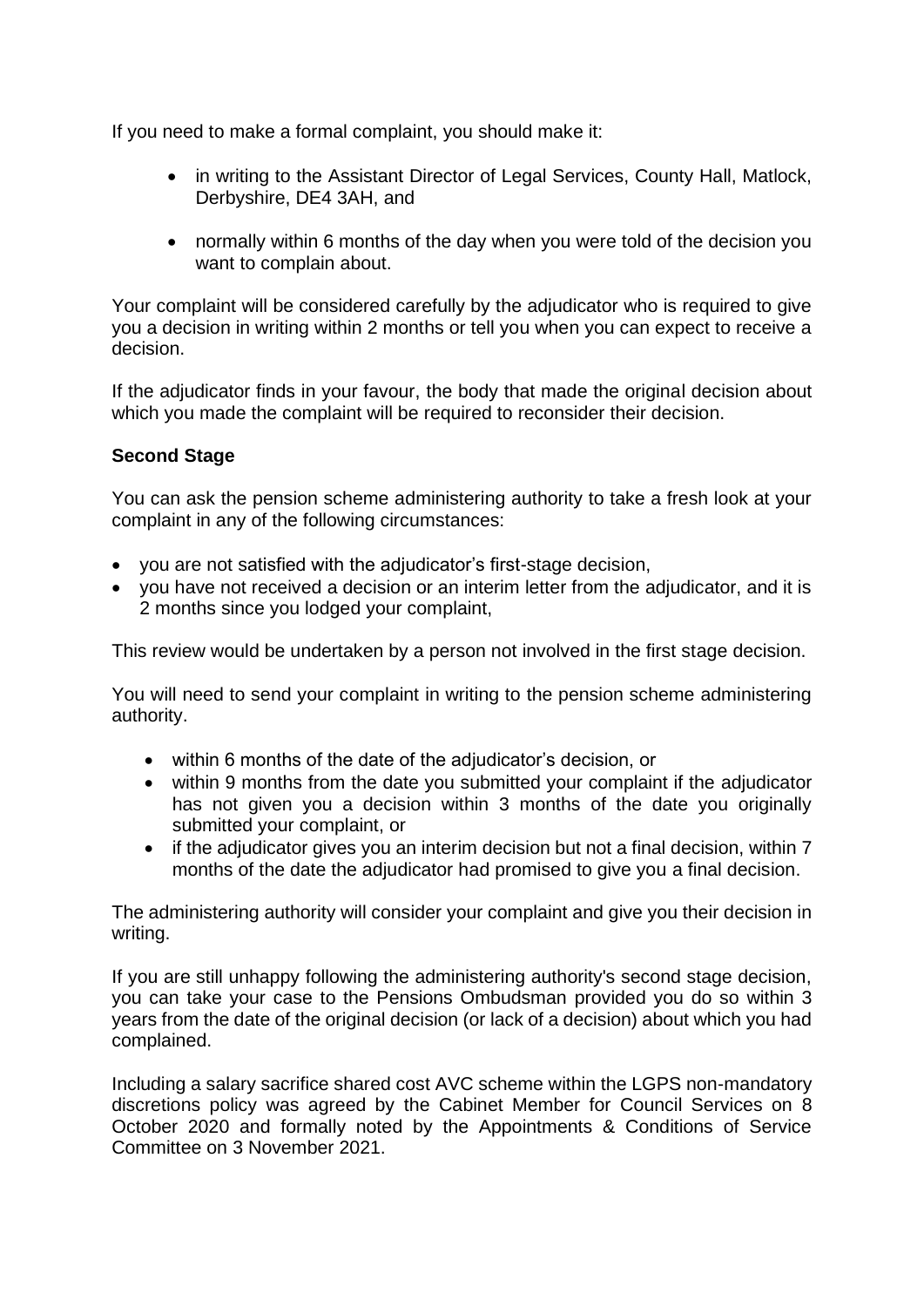### **2. Salary Sacrifice Shared Cost Additional Voluntary Contribution (SSSCAVC): Regulation 17 (1)**

Discretion in relation to post 31 March 2014 active members (excluding councillor members) and post 31 March 2014 leavers (excluding councillor members).

#### **Whether, how much and in what circumstances to contribute to a shared cost additional voluntary contribution (SCAVC).**

Active members of the Local Government Pension Scheme (LGPS) already have the option to contribute to additional voluntary contributions (AVC's) and receive tax relief on the amount they pay through the payroll.

In accordance with the LGPS rules and regulations, an employer can also contribute to the employee's AVC fund. This is called a shared cost AVC (SCAVC) scheme. Such a scheme can be provided through a salary sacrifice arrangement. Under a salary sacrifice shared cost AVC (SSSCAVC) arrangement the employer agrees to pay the employee's specified contribution amount to their AVC fund, and the employee agrees to reduce their gross salary by an amount equal to their contribution amount. In addition, the employee pays a fixed £1 per month as their individual contribution.

The Council has agreed to implement a shared cost AVC scheme through a salary sacrifice arrangement.

Salary sacrifice schemes allow you to make savings by reducing part of your gross pay (before tax) in return for a non-cash benefit. Reducing your gross salary under salary sacrifice results in a saving in individual income tax and employee and employer national insurance contributions.

Before entering into a salary sacrifice arrangement, you need to be aware of the following:

- the agreement will vary your terms and conditions of employment for the period of the arrangement by the agreed annual sacrificed salary amount
- the salary sacrifice element is a pensionable emolument and pension contributions will be made on the basis of the notional (pre salary sacrifice) pay rather than reduced actual pay
- your basic hourly rate, after salary sacrifice, must be above the National Minimum Wage. If National Minimum Wage requirements are not met, then you will not be eligible to join a scheme
- salary sacrifice can affect entitlement to earnings related benefits such as Maternity Allowance and Additional State Pension, it may also affect contribution based benefits such as Incapacity Benefit
- if there is a change in the law, the Council may need to treat salary sacrifice schemes as a taxable benefit